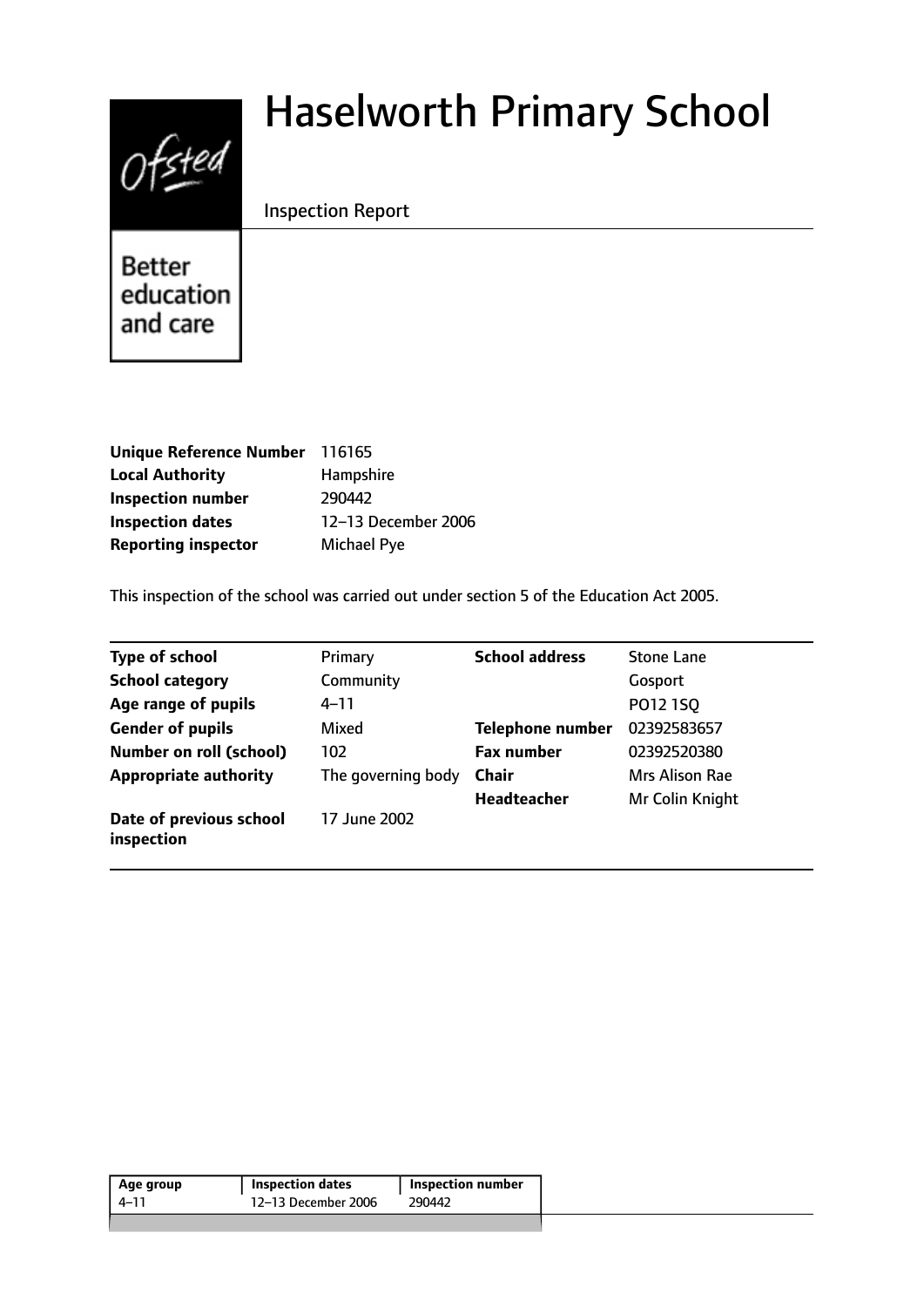© Crown copyright 2006

Website: www.ofsted.gov.uk

This document may be reproduced in whole or in part for non-commercial educational purposes, provided that the information quoted is reproduced without adaptation and the source and date of publication are stated.

Further copies of this report are obtainable from the school. Under the Education Act 2005, the school must provide a copy of this report free of charge to certain categories of people. A charge not exceeding the full cost of reproduction may be made for any other copies supplied.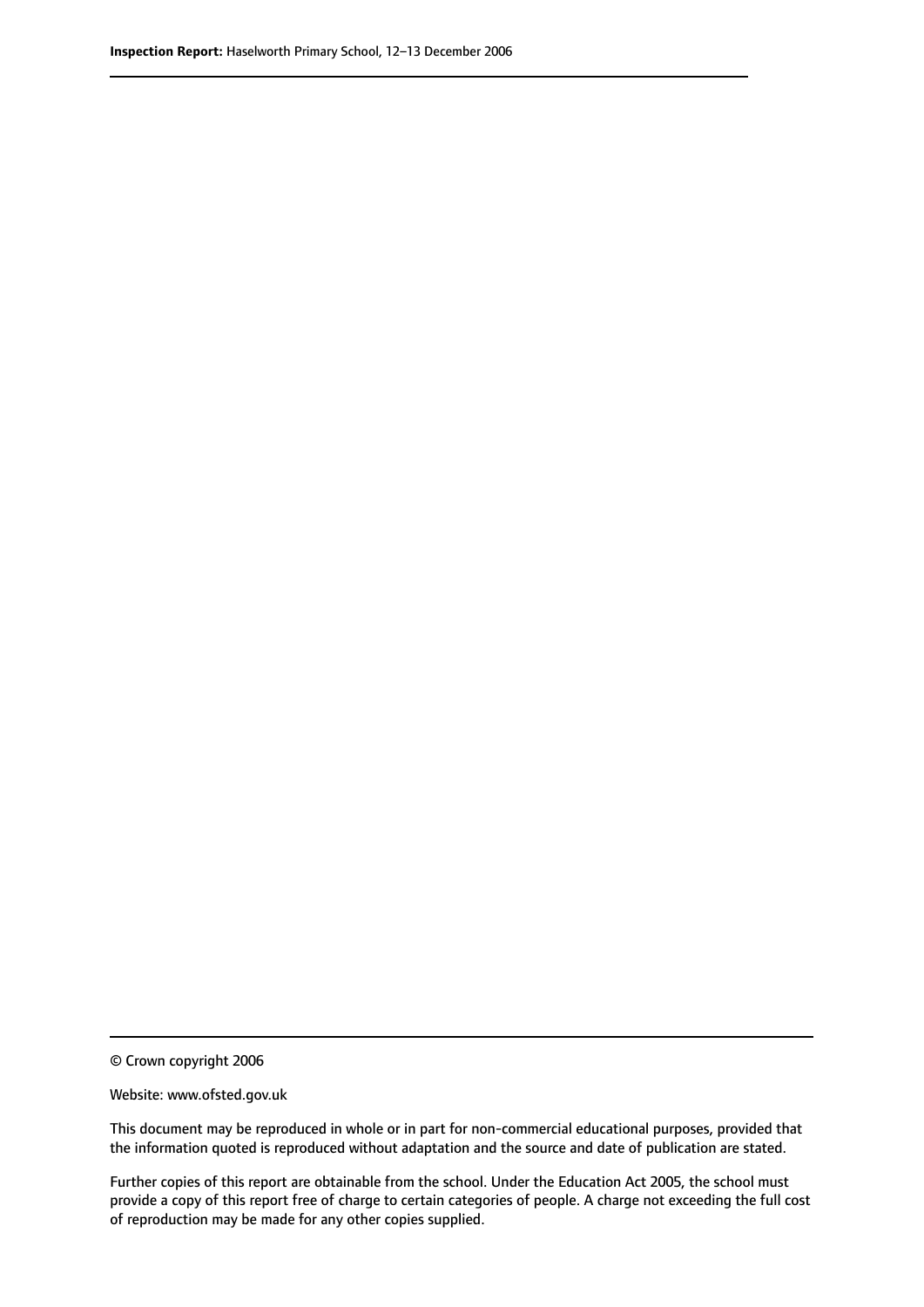# **Introduction**

The inspection was carried out by one Additional Inspector.

# **Description of the school**

Overlooking a tidal creek in the heart of Gosport, this smaller than average primary school has almost a third of its pupils entitled to free school meals. Primarily White British, there are well below average numbers of pupils who have English as an additional language. The proportion of pupils with learning difficulties and disabilities is well above average, although the number with a statement of special educational need is below average. The number of pupils joining the school other than in Year 1 is above what is normally expected.

#### **Key for inspection grades**

| Grade 1 | Outstanding  |
|---------|--------------|
| Grade 2 | Good         |
| Grade 3 | Satisfactory |
| Grade 4 | Inadequate   |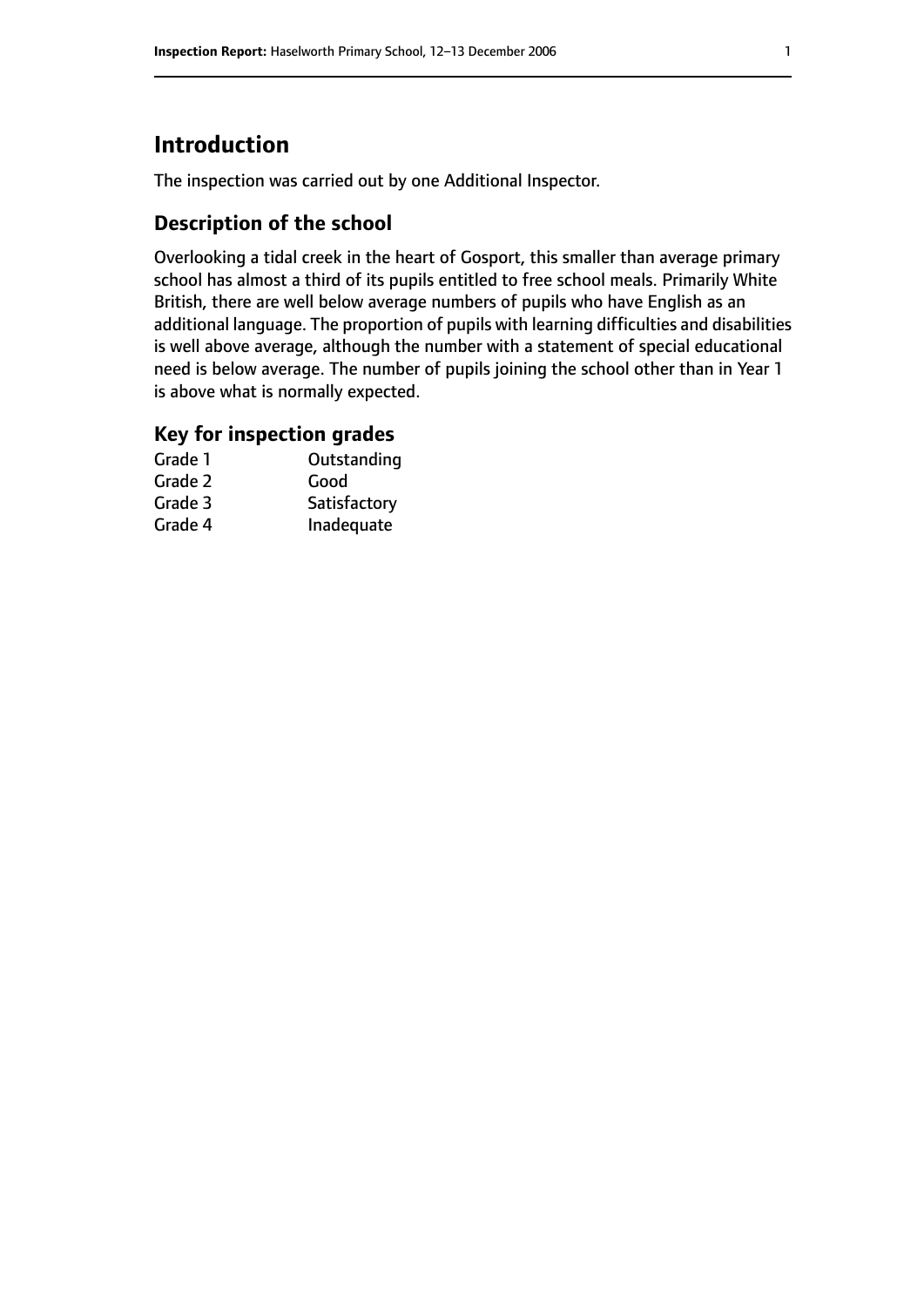# **Overall effectiveness of the school**

#### **Grade: 3**

Whilst this school provides a satisfactory standard of education, it has many strengths and is improving. Strong leadership has been provided by the very experienced head teacher who has effectively shared his vision of a commitment to developing the whole child. Consequently very high quality care is provided and the personal development and well-being of pupils is good. As a result of effective management the behaviour of pupils hasimproved and is now good. Pupilsspoke of very good relationships within the school, and one pupil said, 'bullying - not an issue!'

Standards are average, which is reflected in the 2006 tests at the end of Year 6. Overall achievement is satisfactory but this is not consistent throughout the school. Children make good progress in their Reception class. Elsewhere in the school achievement levels are satisfactory. This is because, whilst there is evidence of some pupils making good progress, this is not sufficiently clear in all year groups. This is particularly evident by the end of Year 2 and in subjects such as literacy.

Standards in the 2006 teacher assessments at the end of Year 2 were below average in literacy. The school is tackling this by being involved in a good partnership with local schools to share good practice in the teaching and learning of writing. Overall standards and achievement are improving, partly as a consequence of the thorough monitoring of teaching and learning. The school has successfully focused on improving teachers' planning. However inconsistencies exist in the quality of work planned for pupils of different abilities, and in the extent to which teachers promote targets for improvement and reinforce pupils' knowledge of how to improve their work.

Pupils enjoy school and say they feel safe. This reflects not only the positive relationships within the school but the success of management in extending their support to include the pupils' families as well. Again a good range of external agencies are appropriately involved. The pupils are well motivated by a good curriculum which is increasingly allowing them to transfer skills and knowledge between different subjects. Effective leadership of Reception is improving standards but has also made good curriculum links with Year 1 and 2 which are helping to ensure more consistency for pupils.

Leadership and management are good because of the positive and widespread effect of changes that have been introduced. Tracking of pupils' progress is now more effective and leads to the successful identification of pupils requiring more support. This was particularly effective for a target group of pupils who last year had been underachieving but as a consequence of small group teaching achieved their targets. There is a good and supportive governing body and the capacity to further improve is good.

#### **What the school should do to improve further**

- Improve standards and achievement in literacy in Key Stage 1
- Ensure that pupils are consistently aware of their targets and know how to use them to improve their work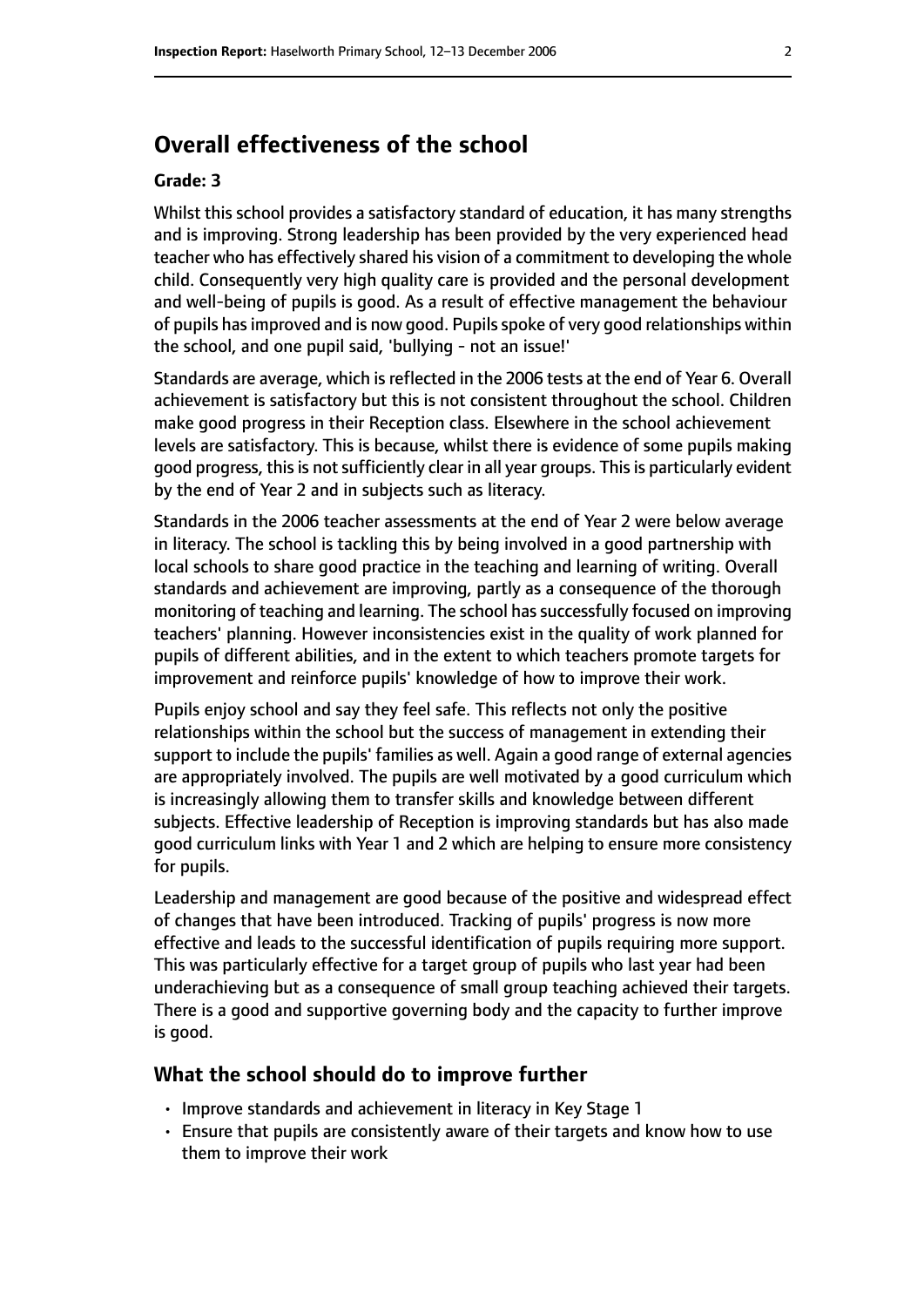- 
- Improve the quality of teachers' planning for pupils of different abilities.

## **Achievement and standards**

#### **Grade: 3**

Standards are average and achievement is satisfactory for the majority of pupils. The small number of pupils in each year group along with high numbers of pupils with learning difficulties and disabilities can result in marked swings in performance. The 2006 teacher assessments showed that pupils made satisfactory progress in Years 1 and 2. Standards at the end of Year 2 were well below average in literacy. By the end of Year 6 satisfactory progress continued for the majority of pupils and the national test results were broadly average, although, few reached the higher levels.

Children enter Reception with the social skills expected of their age, but with weak language skills which impact on their performance in writing and speaking. They make good progress but writing remains the weaker element when they enter Year 1. However progress is not consistent across all years and in all subjects. School data shows pupils currently making satisfactory progress across the school and that they are on course to meet broadly average standards. There is also some good progress, for example in mathematics, partly because, as one pupil said, 'I enjoy the challenge, it's fun'. Progress in writing, particularly by the end of Year 2 is not as secure.

Pupils with learning difficulties and disabilities benefit from some well targeted support and make good progress towards their personal targets.

# **Personal development and well-being**

#### **Grade: 2**

Pupils' spiritual, social, moral and cultural development is good and contributes well to their personal development. Pupils benefit from regular physical education lessons and sports activities, are active during break times, and talk about healthy living. They make good use of the various play activities that the school provides. On occasions their learning about healthy diets is not reflected by the content of their lunch boxes. Pupils are aware of how to stay safe as a consequence of police and fire brigade visits. Year 6 pupils help control numbers on the adventure playground. This mature behaviour is reflected around the school where the majority of pupils show that they can work independently. They tell of enjoying school, particularly when making their good contributions to the community. They learn about teamwork when raising monies for charity. Pupils are increasingly learning skills for later life when they participate in elections for the school council, and through the improved opportunities they have to progress in information and communication technology. Attendance is broadly satisfactory.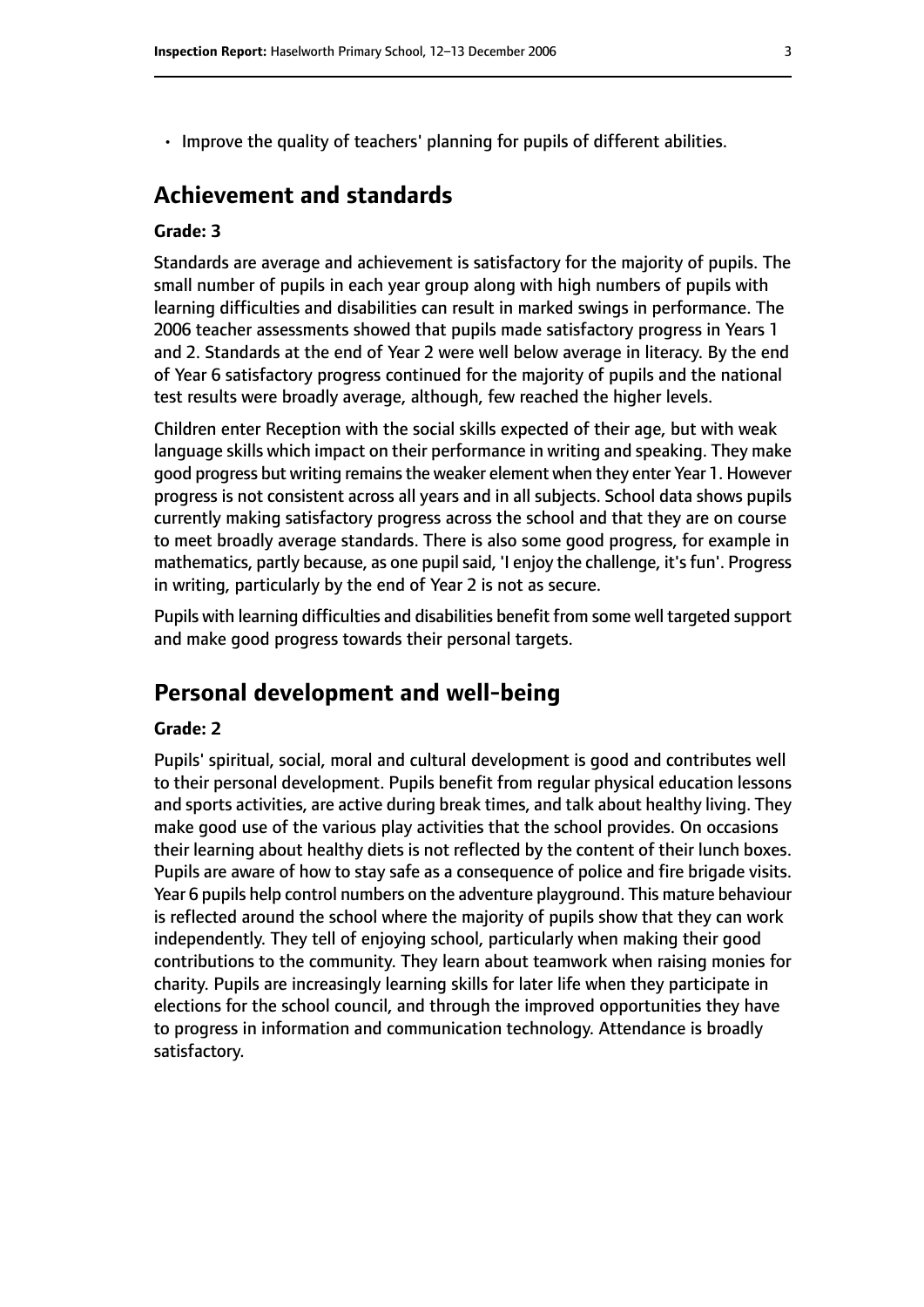# **Quality of provision**

#### **Teaching and learning**

#### **Grade: 3**

Teaching and learning are satisfactory with many good features. Teachers benefit from valuable feedback resulting from effective monitoring by managers. Positive learning environments are established by teachers, who have good pupil management skills. Consequently positive relationships exist and pupils are prepared to get involved in lessons. Lessons are well planned partly as a consequence of it being a school focus for improvement. However whilst the quality of work set for pupils of different abilities is improving, it is still inconsistent. Pupils settle quickly to their work because teachers make clear to them what work they are expected to do. They are very well motivated by the good use of interactive white boards. In Reception on-going assessments are well used to plan interesting activities that move children on in their learning. Teachers mark regularly and are very supportive of pupils' efforts but they inconsistently give instruction about how to further improve their work.

#### **Curriculum and other activities**

#### **Grade: 2**

The curriculum has been well developed to meet the needs of all pupils more effectively. The needs of higher attainers are increasingly met by the emphasis on investigative work in mathematics, for example. Pupils' motivation and enjoyment have been increased, partly because units of work have been developed that increase the links between subjects. This encourages pupils to apply their skills in different areas, and teachers to be more creative in their planning. In Reception there is a good balance between guided activities and free-choice for the children. Whilst the external area has been satisfactorily developed, its use is limited by the absence of a sheltered area.

The personal, social and health needs of pupils are well met. Police visits promote personal safety, whilst 'circle-time' gives good opportunities for pupils to discuss matters affecting them, such as events in school life. The school has recently introduced an effective programme that allows pupils to reflect upon emotional needs and relationships. Pupils talk eagerly about the visits and visitors they receive. The visits are particularly well linked to their units of work and to the locality. When studying different seashores good use is made of visits to the local creek, and the nearby port. A residential visit helps ensure that pupils develop their social skills and their understanding about community living. There is good enrichment through clubs, music and drama productions.

#### **Care, guidance and support**

#### **Grade: 2**

The care that pupils receive is of a very high quality. Staff know and understand the pupils extremely well and take appropriate actions to promote their well being. There are effective links with the pre-school group which helps ensure a smooth transfer.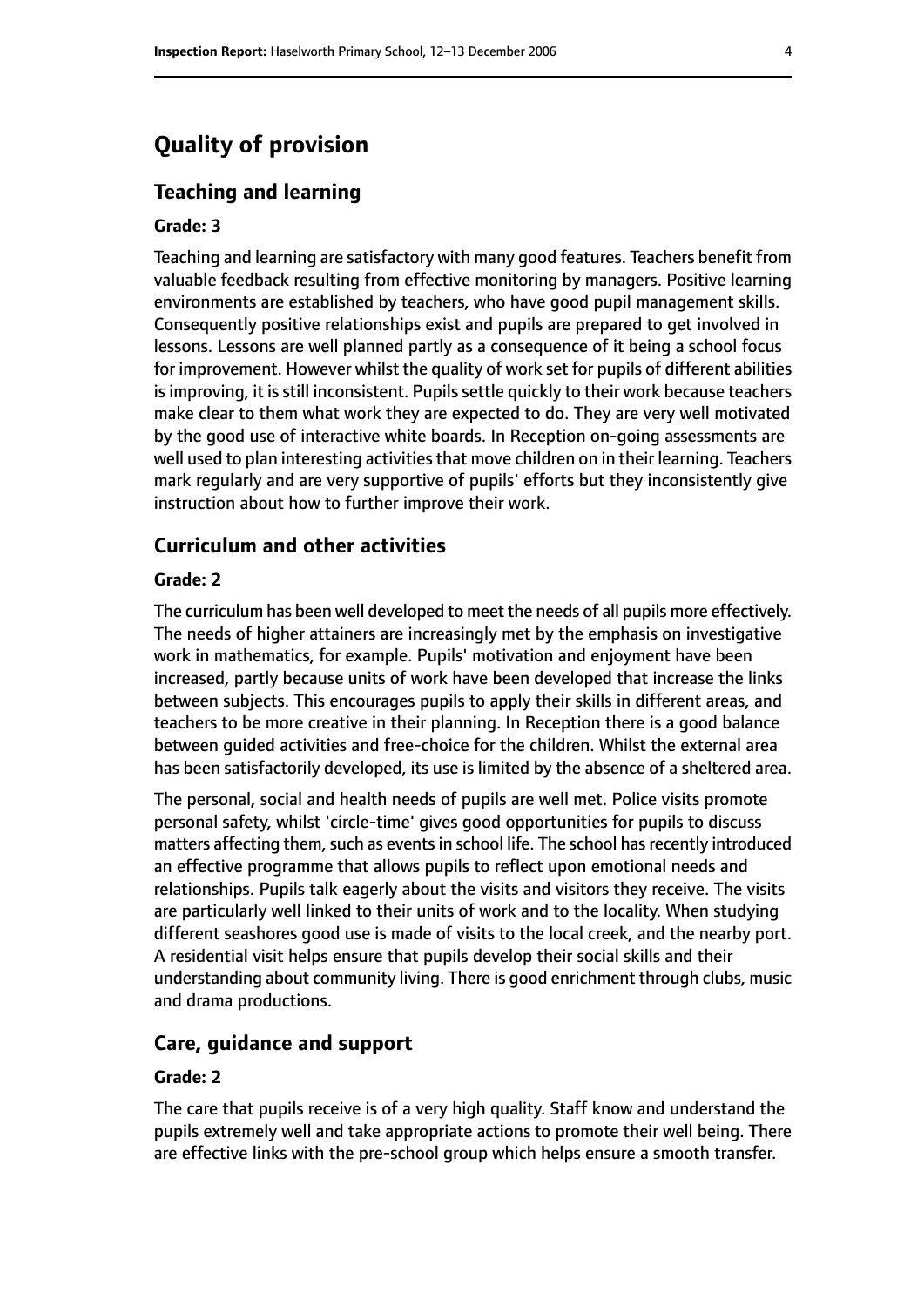The pupils say that they are respected and listened to, and that the adults are there to help them. What is particularly strong is the school's commitment to the personal development of the pupils through supporting their families. In doing this it makes full and effective use of a wide range of external agencies. Parents overwhelmingly agree that this is a caring school. Child protection procedures are rigorous and all staff undergo annual training designed to raise their awareness. Very appropriate attention is paid to health and safety issues and risk assessments.

Pupils have targets in literacy and numeracy. Some but not all refer to them or know how to use them as a tool to improve their work.

#### **Leadership and management**

#### **Grade: 2**

Under the skilful and very experienced leadership of the headteacher the school has a clear commitment to high quality care linked to the aim of each child being fully developed academically and socially. He is ably supported by the deputy and other managers, some of whom are relatively new to their roles. The impact of this good, extended management team can be seen in the improving standards, achievement and behaviour, the more effective use of assessment and pupils' good personal development. The effective governing body are well placed to hold the school to account and ensure there is a good capacity to further improve.

The senior leaders have a good understanding of the school's strengths and weaknesses. They and other managers monitor lessons carefully but do not always identify where learning is most effective. Whilst staff and governors evaluate the school's effectiveness, they are not always sufficiently precise about the impact of the strategies they are evaluating. Improvements to performance management procedures have contributed well to widening the management experience in the school. This reflects the school's commitment to the professional development of staff, whilst maintaining the good links with the school's priorities for improvement.

Issues arising from the last inspection have been successfully tackled with good improvement in the standards and resources in information and communication technology. The development of pupils' speaking and listening skills is, rightly, an on-going school focus.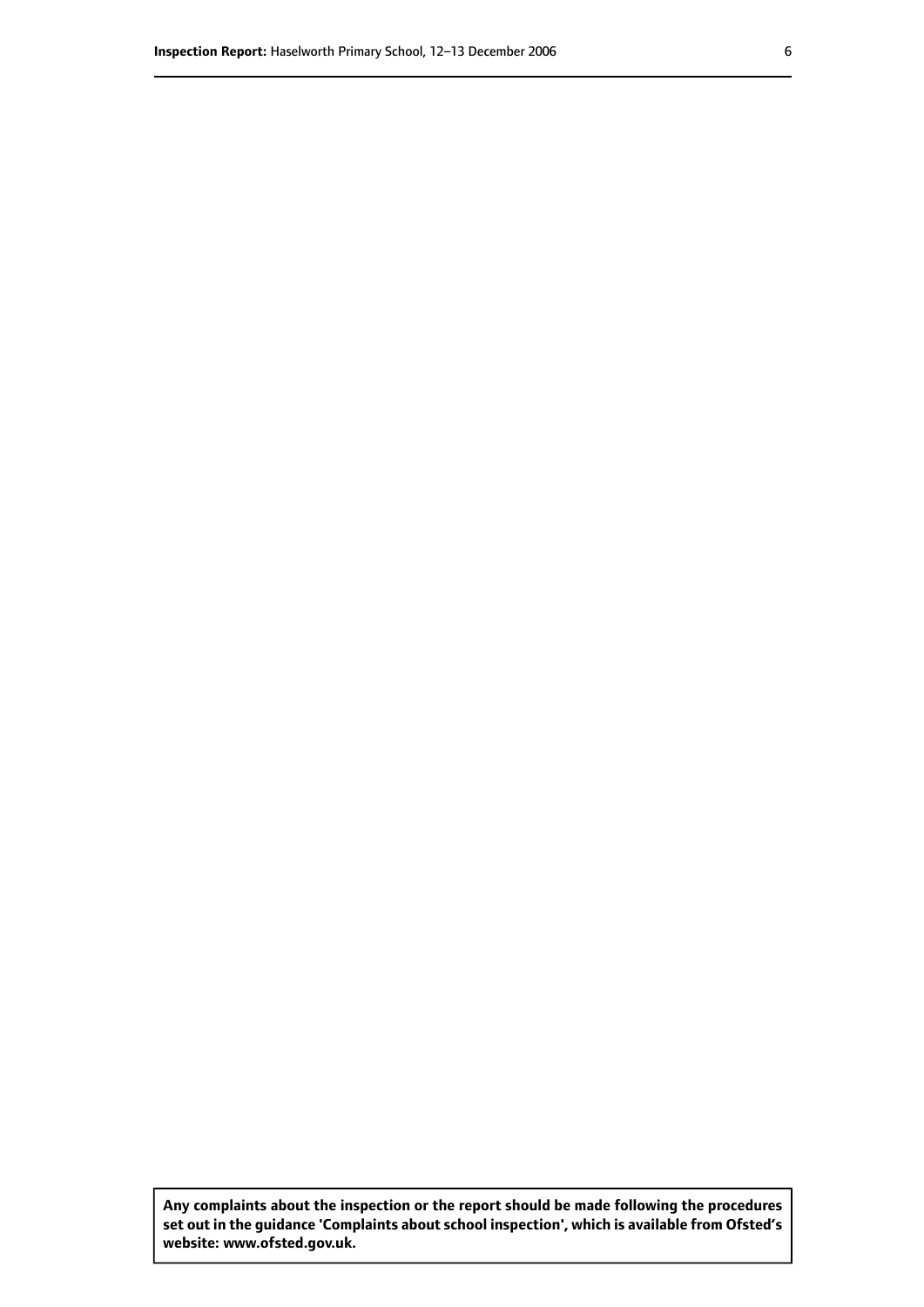# **Inspection judgements**

| Key to judgements: grade 1 is outstanding, grade 2 good, grade 3 satisfactory, and grade 4 | School         |
|--------------------------------------------------------------------------------------------|----------------|
| inadeauate                                                                                 | <b>Overall</b> |

# **Overall effectiveness**

| How effective, efficient and inclusive is the provision of education, integrated<br>care and any extended services in meeting the needs of learners? |     |
|------------------------------------------------------------------------------------------------------------------------------------------------------|-----|
| How well does the school work in partnership with others to promote learners'<br>well-being?                                                         |     |
| The quality and standards in the Foundation Stage                                                                                                    |     |
| The effectiveness of the school's self-evaluation                                                                                                    |     |
| The capacity to make any necessary improvements                                                                                                      |     |
| Effective steps have been taken to promote improvement since the last<br>inspection                                                                  | Yes |

## **Achievement and standards**

| How well do learners achieve?                                                                               |  |
|-------------------------------------------------------------------------------------------------------------|--|
| The standards <sup>1</sup> reached by learners                                                              |  |
| How well learners make progress, taking account of any significant variations between<br>groups of learners |  |
| How well learners with learning difficulties and disabilities make progress                                 |  |

# **Personal development and well-being**

| How good is the overall personal development and well-being of the<br>learners?                                  |  |
|------------------------------------------------------------------------------------------------------------------|--|
| The extent of learners' spiritual, moral, social and cultural development                                        |  |
| The behaviour of learners                                                                                        |  |
| The attendance of learners                                                                                       |  |
| How well learners enjoy their education                                                                          |  |
| The extent to which learners adopt safe practices                                                                |  |
| The extent to which learners adopt healthy lifestyles                                                            |  |
| The extent to which learners make a positive contribution to the community                                       |  |
| How well learners develop workplace and other skills that will contribute to<br>their future economic well-being |  |

# **The quality of provision**

| $\Box$ How effective are teaching and learning in meeting the full range of the $\Box$<br>  learners' needs?        |  |
|---------------------------------------------------------------------------------------------------------------------|--|
| $\mid$ How well do the curriculum and other activities meet the range of needs<br>$\mid$ and interests of learners? |  |
| How well are learners cared for, guided and supported?                                                              |  |

 $^1$  Grade 1 - Exceptionally and consistently high; Grade 2 - Generally above average with none significantly below average; Grade 3 - Broadly average to below average; Grade 4 - Exceptionally low.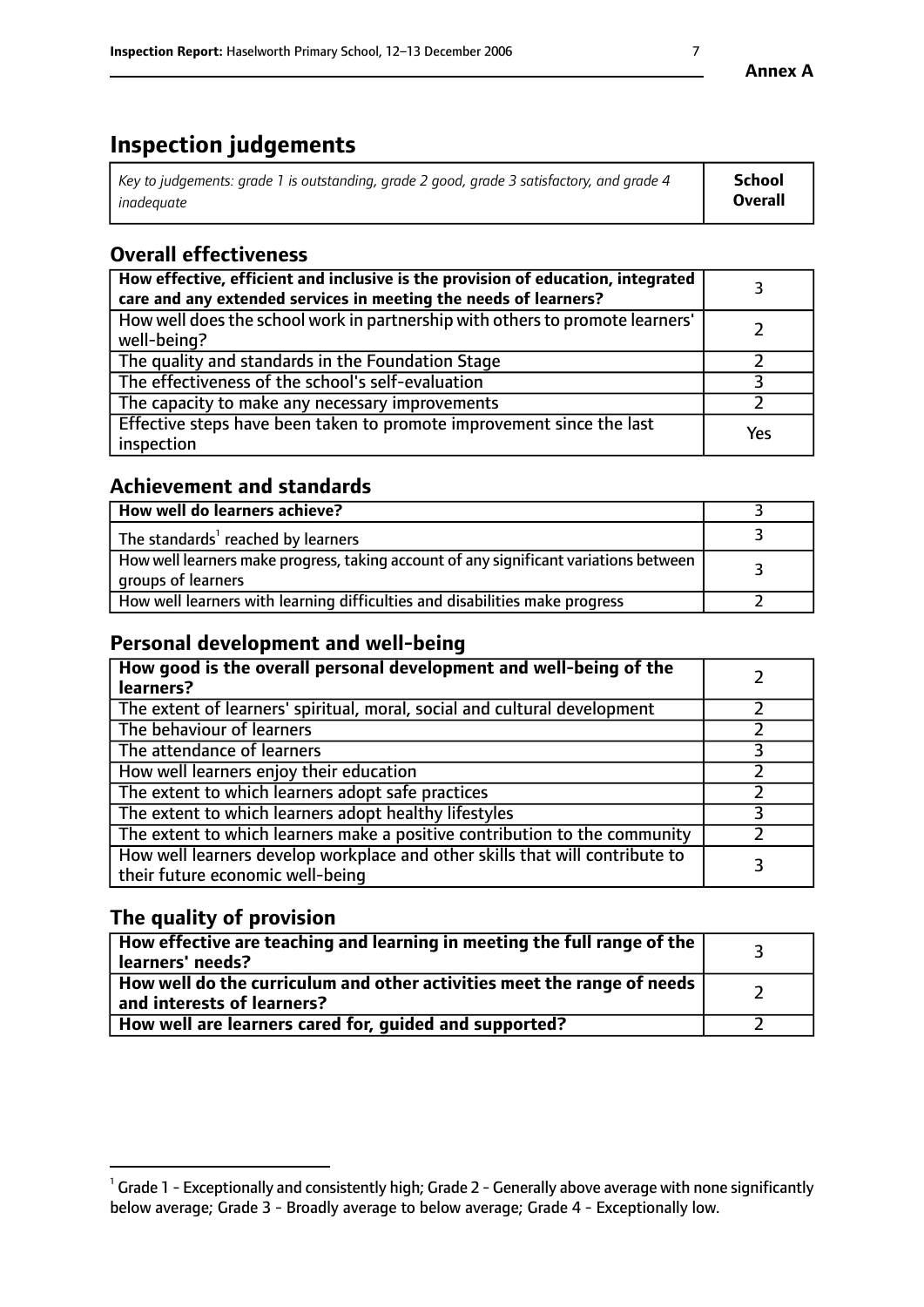# **Leadership and management**

| How effective are leadership and management in raising achievement<br>and supporting all learners?                                              |               |
|-------------------------------------------------------------------------------------------------------------------------------------------------|---------------|
| How effectively leaders and managers at all levels set clear direction leading<br>to improvement and promote high quality of care and education |               |
| How effectively performance is monitored, evaluated and improved to meet<br>challenging targets                                                 | 3             |
| How well equality of opportunity is promoted and discrimination tackled so<br>that all learners achieve as well as they can                     | 3             |
| How effectively and efficiently resources, including staff, are deployed to<br>achieve value for money                                          | $\mathcal{P}$ |
| The extent to which governors and other supervisory boards discharge their<br>responsibilities                                                  |               |
| Do procedures for safequarding learners meet current government<br>requirements?                                                                | Yes           |
| Does this school require special measures?                                                                                                      | No            |
| Does this school require a notice to improve?                                                                                                   | <b>No</b>     |